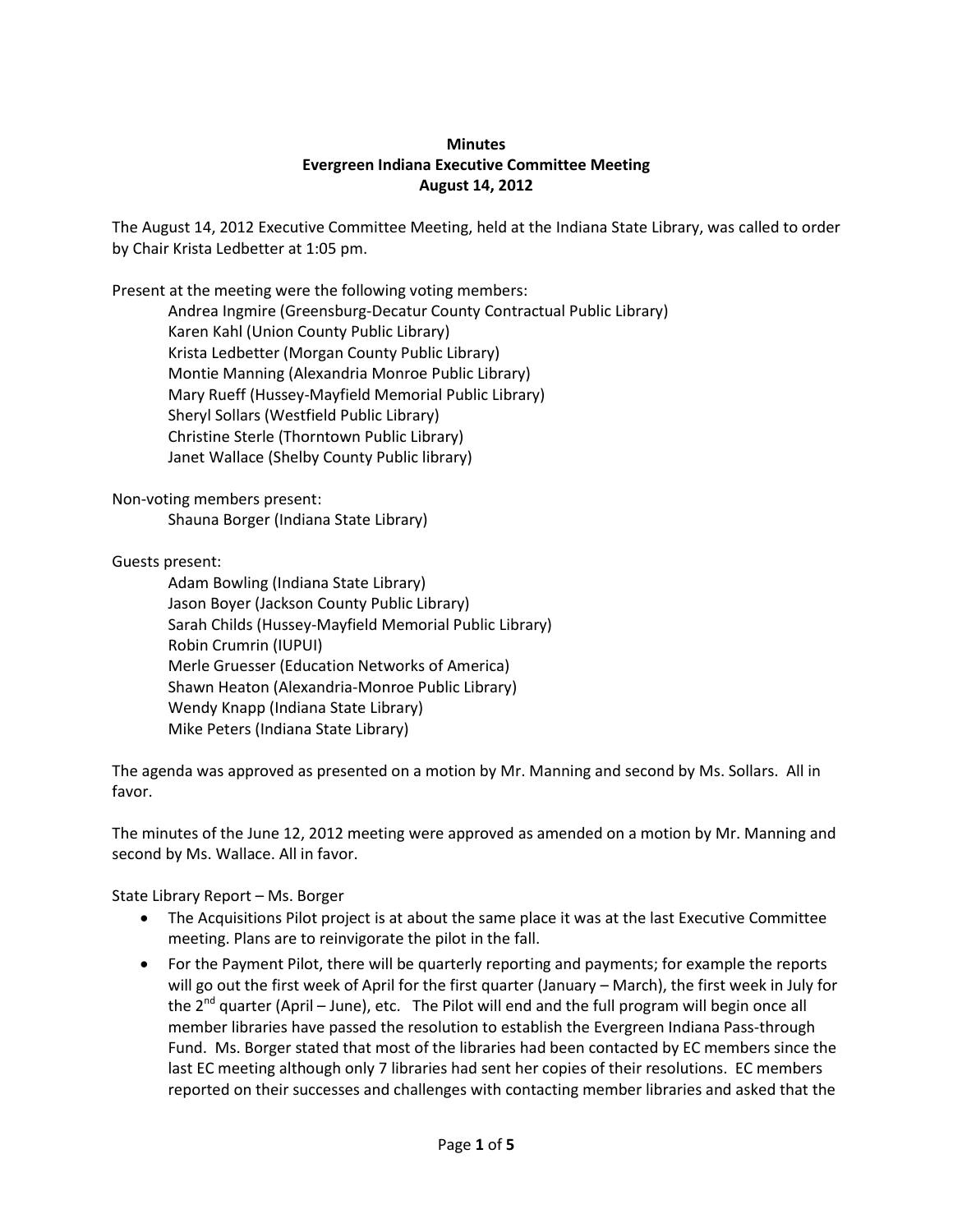contact names & phone numbers be updated to ensure that correct parties were being contacted. Ms. Borger stated that she would place a link to the Payment Program on the Weekly Blog, rather than send out invoices. PDFs of the invoices would be available at the link. This will begin with the pilot libraries in October 2012.

- Ms. Borger stated that the damaged item issue that was brought up by Ms. Rueff at the last Executive Committee meeting has some history in damaged audiovisual item packaging at that member library. The Executive Committee discussed whether any procedures should be changed regarding the packaging of AV items or identification of damage on received transited items from other libraries. The Executive Committee decided to not institute further guidelines or procedures but to emphasize the adequate packaging of AV items in bubble wrap prior to transiting. Each library should examine received materials for damage and if a member library believes that an item has been received damaged from another library to contact that library to discuss the damage prior to taking any action regarding the charging of patrons for damage. Communication among member libraries is important and should be conducted proactively. A letter from the Executive Committee to member libraries will be written encouraging communication among member libraries on this issue, as well as fines & fees.
- Ms. Kahl asked if other member libraries had been asked to give Info Express any extra tubs as her library had been asked. Other EC members reported that they had not, or if they had, they had kept extras in their storage area for future use.

Committee Reports:

Overdrive Committee – Ms. Bruder: The Committee met at 10:00 am April  $14<sup>th</sup>$  at the Indiana State Library.

> o There are currently 65 libraries that are live in the consortium and 6 more will go live later in August, making a total of 71.

> o The Overdrive Committee reiterated that the use of a PIN at login is optional and that it is a local decision whether to use one.

o The Overdrive Committee is in the process of developing rules for governance of the committee.

o The new updated website went live yesterday, August  $13<sup>th</sup>$ , and includes such upgrades as a new color scheme, more browse-able headings separated out by format (ebook vs. audiobook), banner ads and WIN promotion ads, auto-complete of a library name upon signing into My Account, new searching options: search by format, search in Library Collection or Available Now for titles available right now in eIndiana Digital Collection, search in Additional Titles to find titles *not* in the eIndiana Digital Collection and recommend them to the library.

o The Overdrive Committee is researching promotional materials for the WIN program.

- Circulation Committee Mr. Heaton:
	- o One member library reported that when patron records have been merged, some libraries are deleting the birth dates and this field is very important to keep in order to differentiate among patrons with identical names. The Circulation Committee requests that this practice be stopped and that the birth date field be a required field.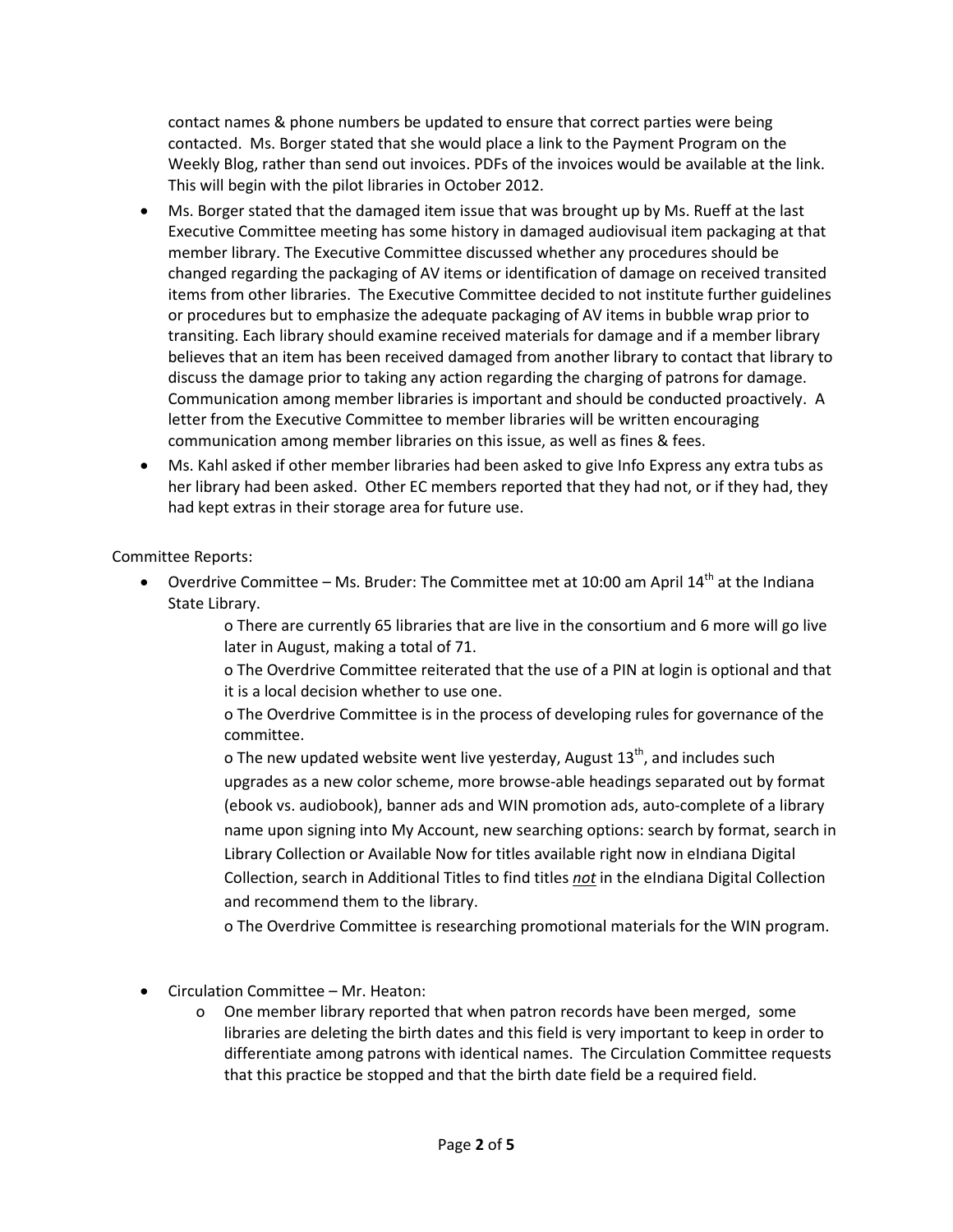- $\circ$  The Circulation Committee wants to verify that in cases where a local policy is stricter than an Evergreen Indiana policy that the local policy "trumps" the Evergreen Indiana policy; the example given is the definition of a "patron in good standing." The Executive Committee verified this.
- o Mr. Heaton provided 2 items on the Circulation Committee's wish list: that photos of patrons be include on patron records and that there be a box to check for the gender of the patron. After discussion, the Executive Committee recommended that stat cats be used to identify the gender of a patron and expressed that it would not be logistically possible to have patron photos on patron records.
- $\circ$  Mr. Heaton stated that, through retirements and elections to other committees, the Circulation Committee has lost  $4 - 5$  new members and is looking for new ones; Ms. Borger indicated that the Indiana State Library has found new members for the Circulation Committee.
- Cataloging Committee Ms. Childs:
	- o Ms. Childs advised the Executive Committee that the Cataloging Committee has not met since the last Executive Committee meeting.
	- o When the Cat 2 profile was first implemented it was not with the permissions the Cataloging Committee requested. They got several of the issues straightened out, but ultimately they were told that it cannot be set up so that Cat-2 level catalogers can import records via Z39.50 but not create original records. It's both or none. That doesn't line up with the Cataloging Policy so the Committee will have to decide whether to change the policy or let it stand and hope that people won't create their own records.
	- o Ms. Childs had questions about the RDA training and toolkit wondered if the Executive Committee would consider contracting with an outside trainer to do the RDA training for Evergreen Indiana catalogers.
	- o Mr. Manning resigned from the Cataloging Committee. Ms. Childs will discuss with the Cataloging Committee at their next meeting whether to replace that position, as the committee took 4 new members earlier this year when they were initially looking for 3.
- Ms. Childs will meet with the OPAC Committee to talk with them regarding limiting search results to e-resources or no e-resources and to see what they think patrons will want.
- IT / Technology Committee Mr. Bowling:
	- o There is a consortium-wide issue with items being checked out on staff profiles, such as Circ1; no staff profiles should ever have items checked out to them. Staff who want to check out items need to have 2 accounts in Evergreen, one staff account for work and one patron account for personal use. Groups such as book clubs should get a staff card to check out items.
	- o Mr. Boyer shared that version 2.1 changed the 856 \$9 field in the MARC record; rather than transcending down, it now transcends up, which has made it do exactly the opposite for what it was designed to do, especially at the Jackson County Public Library.
	- o Revisiting the "Void vs. Forgive" issue, Void should never be used. It creates negative fines in patron records. At the local level "claims returned" can be used. State Library staff is in conversation with Unique Management about how to resolve this issue.
	- o Regarding asking State Library IT staff to do batch changes: ISL IT staff will ask a library to do these themselves using copy buckets.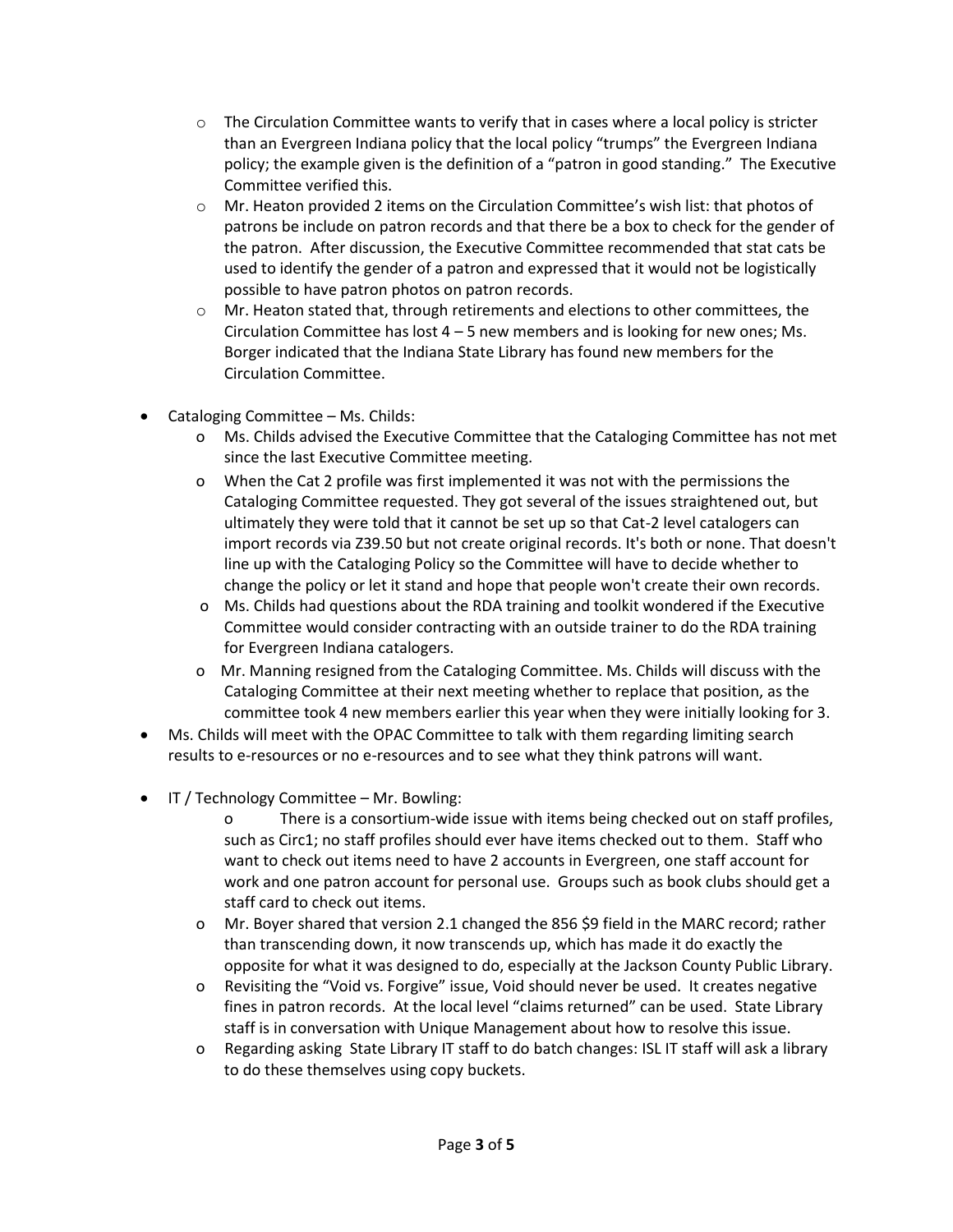- o Mr. Peters stated that Version 2.2 will launch on September 14, 2012. He handed out a 3-page document, "Redesigned OPAC Interface" and went through the changes & updates that are included in 2.2. Some of the updates will need policies developed to guide their use.
- o A motion was made by Mr. Manning, with second by Ms. Sollars that the SMS text alert function be turned on. All in favor.
- o Mr. Peter stated that the age protected hold function will stay turned off while the Version 2.2 test database is being tested. Those with questions should post them to the main Evergreen Indiana listserv to encourage discussion. Ms. Ledbetter suggested that Executive Committee members play with the test database in order to help Mr. Peters with identifying and fixing bugs or clarifying functions.
- OPAC Committee Ms. Borger:
	- o The "Anticipated Return Date" went live. There are flyers on the Members Resources webpage for libraries to use to promote and explain.

Old Business:

- Paying for Unique Management fee
	- o Ms. Ledbetter, Mr. Boyer and Ms. Ingmire agreed to do a group phone call to Unique Management to sort out this issue

New Business:

- Officer appointments include Mr. Manning as Vice Chair and Ms. Ingmire as Secretary. A motion to close the nominations was made by Ms. Rueff with a second by Ms. Wallace. A motion to approve the nominations as presented was made with all in favor.
- Ms. Borger reported that there were varying results in contacting member libraries to verify the establishment the of Evergreen Indiana Pass-through Fund; she will follow up with those who were not able to be contacted by Executive Committee members
- The contract with Syndetic Solutions / Bowker expires at the end of October. State Library staff is doing an RFQ and looking for other vendors. ISL staff is looking for feedback on the features that are currently offered beyond book jackets, such as tables of content, reviews, etc. and whether they are being used enough to warrant the thousands of dollars in cost. Executive Committee members are asked to provide feedback to the State Library staff on this topic.
- Ms. Childs stated that someone had asked of the Cataloging Committee whether a new Circ Modifier could be created for explicit content CDs. The Cataloging Committee feels that the process is working okay to this point without a separate Circ Modifier. The Executive Committee concurred.
- Revisiting the issue that Mr. Heaton brought up in his Circulation Committee report regarding requiring a date of birth be attached to a patron record, as well as an evening phone number, Ms. Ledbetter stated that in her library district there are some patrons who simply do not have a phone, so that field cannot be required. Ms. Wallace made a motion with a second by Ms. Sterle that effective with the launch of Version 2.2, a date of birth will be required for each patron registering for a card. All in favor.
- There was no decision on the RDA Toolkit. Ms. Borger will send out an email to gauge interest among member libraries and then action will be taken based on how many libraries indicate that they would like to participate.